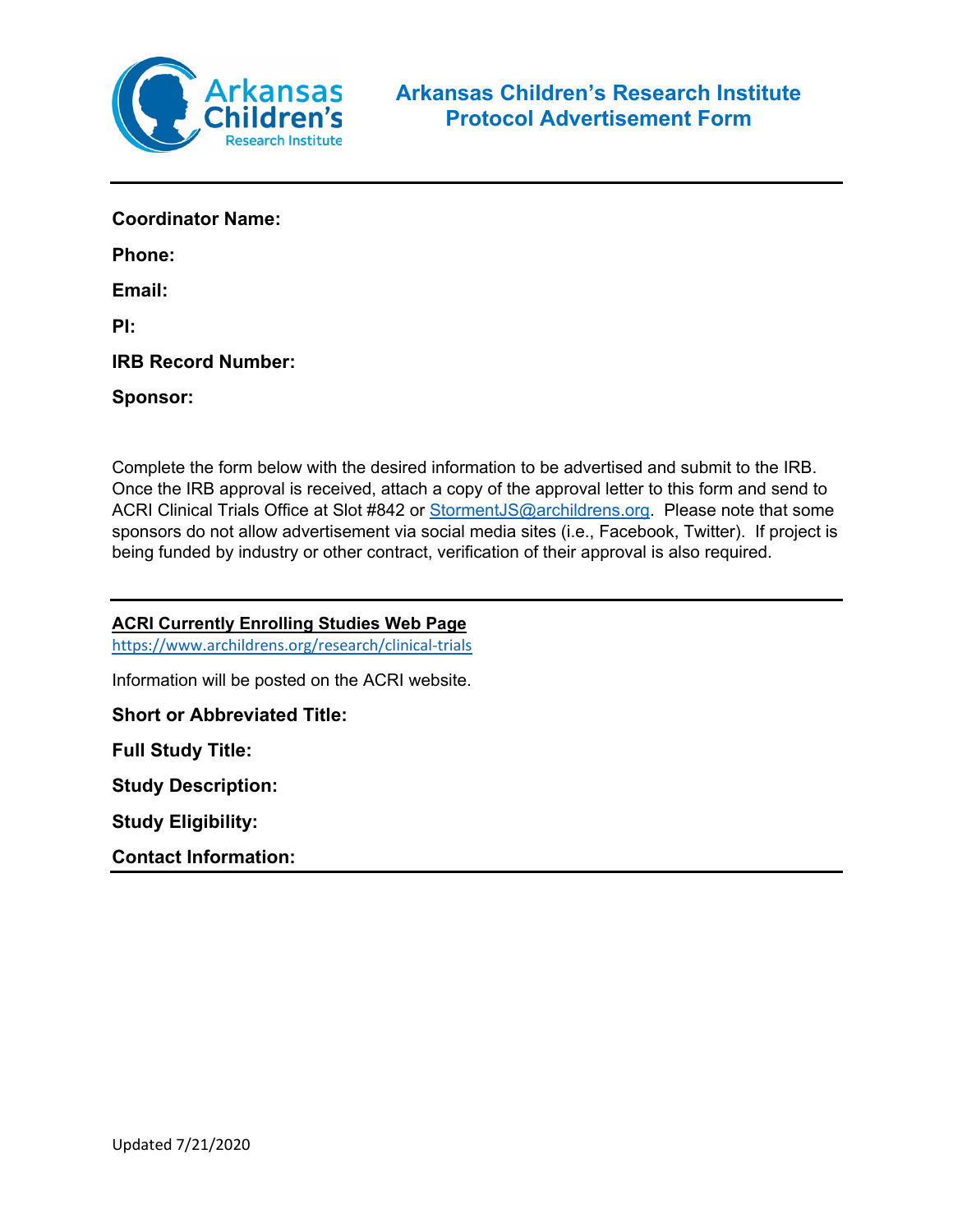**Please consider the following when writing your messages/posts/tweets:**

- **Draft multiple messages for each platform so they may be rotated.**
- **Include a web address as well as the phone number**
- **We welcome you to send posts for review/edits to Shannon Porter [\(portersl@archildrens.org\)](mailto:portersl@archildrens.org) or Phaedra Yount [\(yountpa@archildrens.org\)](mailto:yountpa@archildrens.org) BEFORE submitting to the IRB.**

### **Facebook**

Enter below the exact wording that will be posted on Facebook. Keep the message as brief as possible. Consider linking to the ACRI webpage rather than including all study information in the Facebook post. For example: *To learn about a study that is available for children with an allergy to peanuts, visit us at…*

You may also include information about a photo that will be included with the post (*example: photo of peanuts will be included with posts*)

# **Twitter**

Enter below the exact wording to tweet. Tweets are limited to 280 characters, including spaces.

You may also include information about a photo that will be included with the post (*example: photo of peanuts will be included with posts*)

# **SMS Marketing (Text Message Distribution)**

Enter below the exact wording to send via text message to individuals who have signed up to learn about clinical research via text alerts. Text messages are limited to 134 characters, including spaces.

#### **ACH My Chart (Patient Portal)**

Enter below the exact wording to that will appear on the screen when a parent opens their account in My Chart. No character limit, however, brevity is appreciated.